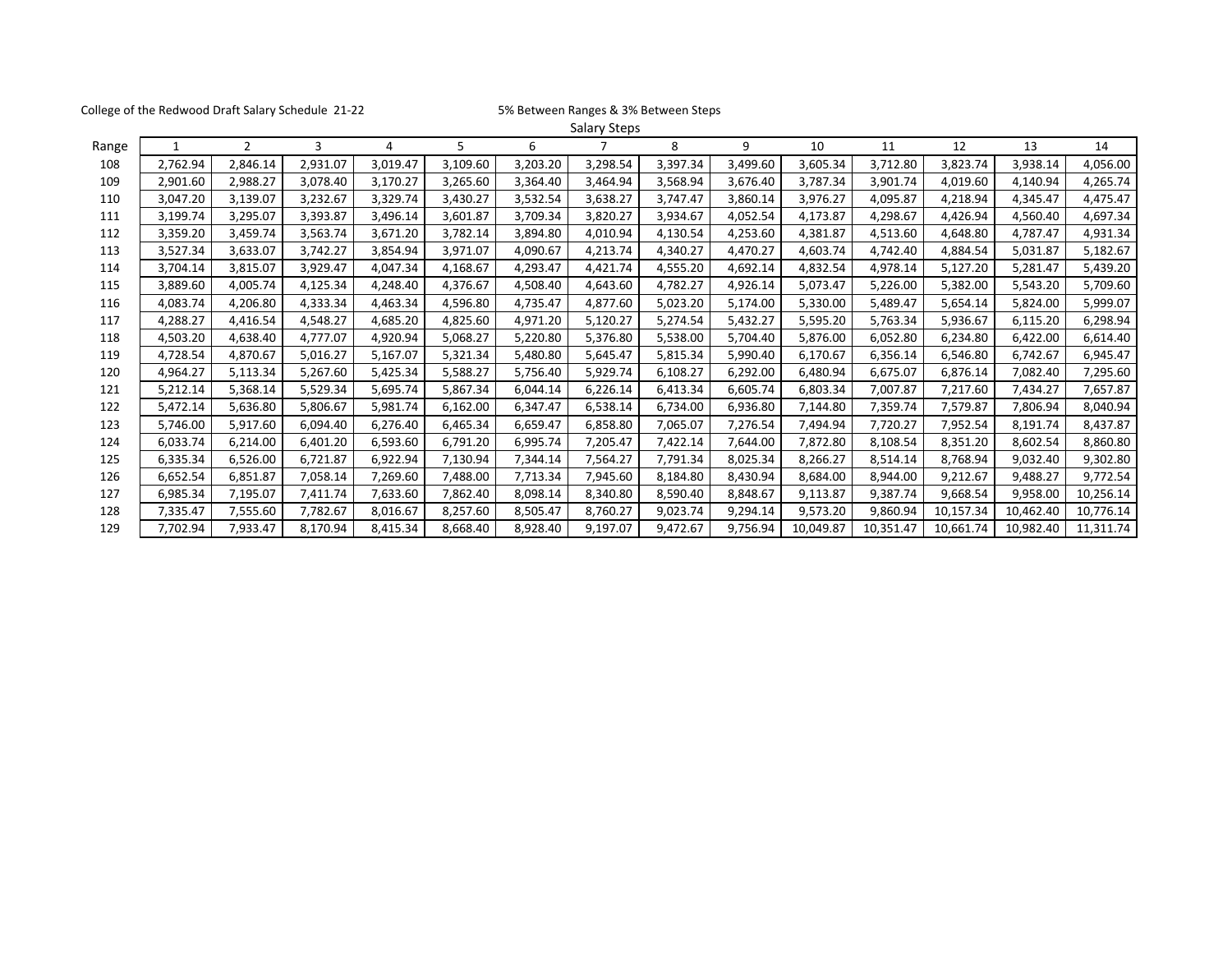| College of the Redwood Draft Salary Schedule 21-22 |           |                |           |            | 5% Between Ranges & 3% Between Steps |            |            |            |            |            |            |            |            |            |
|----------------------------------------------------|-----------|----------------|-----------|------------|--------------------------------------|------------|------------|------------|------------|------------|------------|------------|------------|------------|
| Salary Steps                                       |           |                |           |            |                                      |            |            |            |            |            |            |            |            |            |
| Range                                              |           | $\overline{2}$ | 3         | 4          | 5                                    | 6          |            | 8          | 9          | 10         | 11         | 12         | 13         | 14         |
| 108                                                | 33,155.20 | 34,153.60      | 35,172.80 | 36,233.60  | 37,315.20                            | 38,438.40  | 39,582.40  | 40,768.00  | 41,995.20  | 43,264.00  | 44,553.60  | 45,884.80  | 47,257.60  | 48,672.00  |
| 109                                                | 34,819.20 | 35,859.20      | 36,940.80 | 38,043.20  | 39,187.20                            | 40,372.80  | 41,579.20  | 42,827.20  | 44,116.80  | 45,448.00  | 46,820.80  | 48,235.20  | 49,691.20  | 51,188.80  |
| 110                                                | 36,566.40 | 37,668.80      | 38,792.00 | 39,956.80  | 41,163.20                            | 42,390.40  | 43,659.20  | 44,969.60  | 46,321.60  | 47,715.20  | 49,150.40  | 50,627.20  | 52,145.60  | 53,705.60  |
| 111                                                | 38,396.80 | 39,540.80      | 40,726.40 | 41,953.60  | 43,222.40                            | 44,512.00  | 45,843.20  | 47,216.00  | 48,630.40  | 50,086.40  | 51,584.00  | 53,123.20  | 54,724.80  | 56,368.00  |
| 112                                                | 40,310.40 | 41,516.80      | 42,764.80 | 44,054.40  | 45,385.60                            | 46,737.60  | 48,131.20  | 49,566.40  | 51,043.20  | 52,582.40  | 54,163.20  | 55,785.60  | 57,449.60  | 59,176.00  |
| 113                                                | 42,328.00 | 43.596.80      | 44.907.20 | 46,259.20  | 47,652.80                            | 49,088.00  | 50,564.80  | 52,083.20  | 53.643.20  | 55,244.80  | 56.908.80  | 58,614.40  | 60.382.40  | 62,192.00  |
| 114                                                | 44,449.60 | 45,780.80      | 47,153.60 | 48,568.00  | 50,024.00                            | 51,521.60  | 53,060.80  | 54,662.40  | 56,305.60  | 57,990.40  | 59,737.60  | 61,526.40  | 63,377.60  | 65,270.40  |
| 115                                                | 46,675.20 | 48,068.80      | 49,504.00 | 50,980.80  | 52,520.00                            | 54,100.80  | 55,723.20  | 57,387.20  | 59,113.60  | 60,881.60  | 62,712.00  | 64,584.00  | 66,518.40  | 68,515.20  |
| 116                                                | 49,004.80 | 50,481.60      | 52,000.00 | 53,560.00  | 55,161.60                            | 56,825.60  | 58,531.20  | 60,278.40  | 62,088.00  | 63,960.00  | 65,873.60  | 67,849.60  | 69,888.00  | 71,988.80  |
| 117                                                | 51,459.20 | 52,998.40      | 54,579.20 | 56,222.40  | 57,907.20                            | 59,654.40  | 61,443.20  | 63,294.40  | 65,187.20  | 67,142.40  | 69,160.00  | 71,240.00  | 73,382.40  | 75,587.20  |
| 118                                                | 54,038.40 | 55,660.80      | 57,324.80 | 59,051.20  | 60,819.20                            | 62,649.60  | 64,521.60  | 66,456.00  | 68,452.80  | 70,512.00  | 72,633.60  | 74,817.60  | 77,064.00  | 79,372.80  |
| 119                                                | 56,742.40 | 58,448.00      | 60,195.20 | 62,004.80  | 63,856.00                            | 65,769.60  | 67,745.60  | 69,784.00  | 71,884.80  | 74,048.00  | 76,273.60  | 78,561.60  | 80,912.00  | 83,345.60  |
| 120                                                | 59,571.20 | 61,360.00      | 63,211.20 | 65,104.00  | 67,059.20                            | 69,076.80  | 71,156.80  | 73,299.20  | 75,504.00  | 77,771.20  | 80,100.80  | 82,513.60  | 84,988.80  | 87,547.20  |
| 121                                                | 62,545.60 | 64,417.60      | 66,352.00 | 68,348.80  | 70,408.00                            | 72,529.60  | 74,713.60  | 76,960.00  | 79,268.80  | 81,640.00  | 84,094.40  | 86,611.20  | 89,211.20  | 91,894.40  |
| 122                                                | 65,665.60 | 67,641.60      | 69,680.00 | 71,780.80  | 73,944.00                            | 76,169.60  | 78,457.60  | 80,808.00  | 83,241.60  | 85,737.60  | 88,316.80  | 90,958.40  | 93,683.20  | 96,491.20  |
| 123                                                | 68,952.00 | 71,011.20      | 73,132.80 | 75,316.80  | 77,584.00                            | 79,913.60  | 82,305.60  | 84,780.80  | 87,318.40  | 89,939.20  | 92,643.20  | 95,430.40  | 98,300.80  | 101,254.40 |
| 124                                                | 72,404.80 | 74,568.00      | 76,814.40 | 79,123.20  | 81,494.40                            | 83,948.80  | 86,465.60  | 89,065.60  | 91,728.00  | 94,473.60  | 97,302.40  | 100,214.40 | 103,230.40 | 106,329.60 |
| 125                                                | 76,024.00 | 78,312.00      | 80,662.40 | 83,075.20  | 85,571.20                            | 88,129.60  | 90,771.20  | 93,496.00  | 96,304.00  | 99,195.20  | 102,169.60 | 105,227.20 | 108,388.80 | 111,633.60 |
| 126                                                | 79,830.40 | 82,222.40      | 84,697.60 | 87,235.20  | 89,856.00                            | 92,560.00  | 95,347.20  | 98,217.60  | 101.171.20 | 104,208.00 | 107,328.00 | 110,552.00 | 113,859.20 | 117,270.40 |
| 127                                                | 83,824.00 | 86,340.80      | 88,940.80 | 91,603.20  | 94,348.80                            | 97,177.60  | 100,089.60 | 103,084.80 | 106,184.00 | 109,366.40 | 112,652.80 | 116,022.40 | 119,496.00 | 123,073.60 |
| 128                                                | 88,025.60 | 90,667.20      | 93,392.00 | 96,200.00  | 99,091.20                            | 102,065.60 | 105,123.20 | 108,284.80 | 111,529.60 | 114,878.40 | 118,331.20 | 121,888.00 | 125,548.80 | 129,313.60 |
| 129                                                | 92,435.20 | 95,201.60      | 98,051.20 | 100,984.00 | 104,020.80                           | 107,140.80 | 110,364.80 | 113,672.00 | 117,083.20 | 120,598.40 | 124,217.60 | 127,940.80 | 131,788.80 | 135,740.80 |